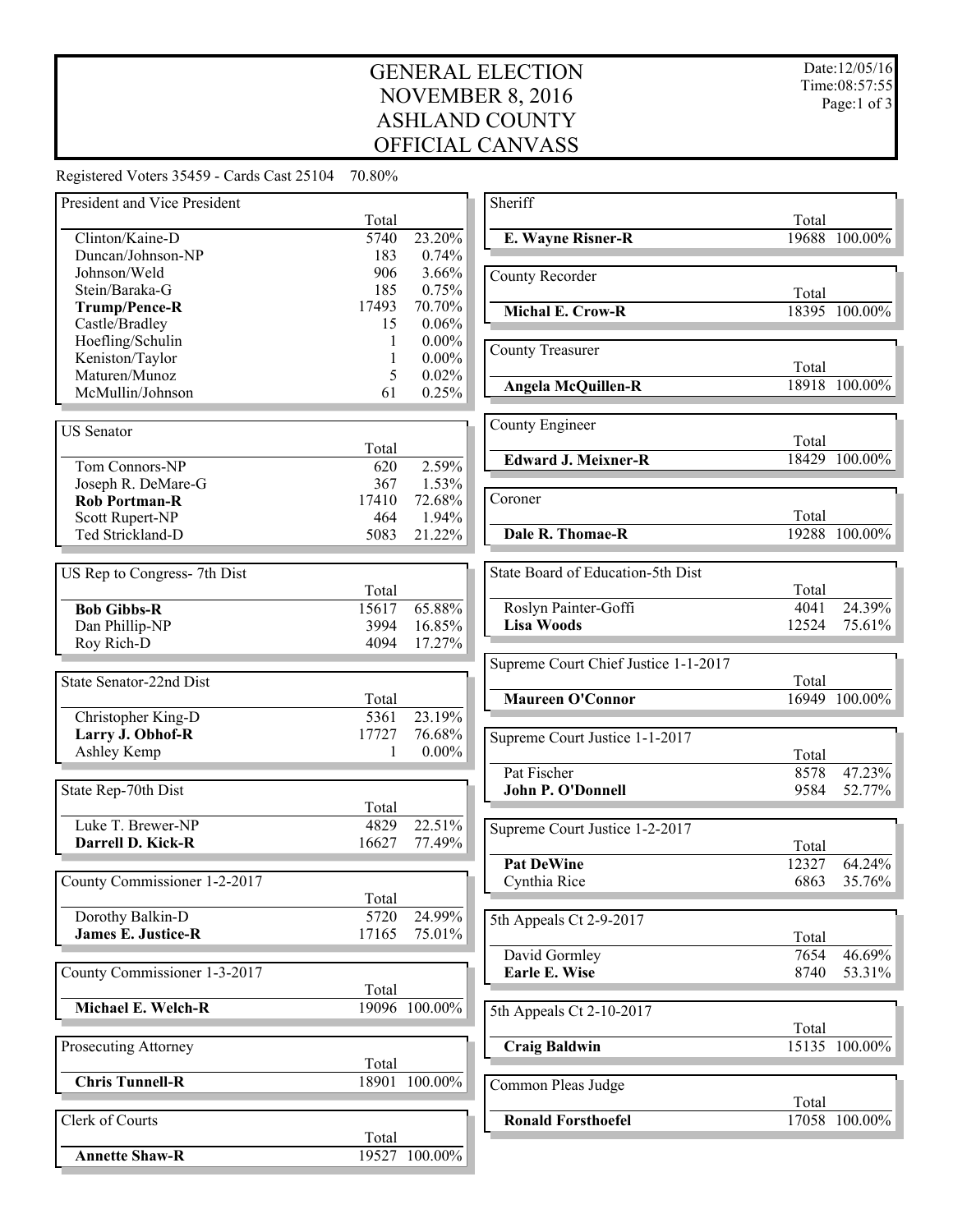## GENERAL ELECTION NOVEMBER 8, 2016 ASHLAND COUNTY OFFICIAL CANVASS

Registered Voters 35459 - Cards Cast 25104 70.80%

| Ash City 0.25% IT Streets                |            |                  | Mont Twp 1 Liq Opt                       |          |                  |
|------------------------------------------|------------|------------------|------------------------------------------|----------|------------------|
|                                          | Total      |                  |                                          | Total    |                  |
| For the Income Tax                       | 4730       | 56.24%           | Yes                                      | 341      | 67.79%           |
| Against the Tax                          | 3680       | 43.76%           | N <sub>0</sub>                           | 162      | 32.21%           |
| Ash City 0.25% IT Safety                 |            |                  | Mont Twp 1 Liq Opt Sunday                |          |                  |
|                                          | Total      |                  |                                          | Total    |                  |
| For the Income Tax                       | 5572       | $66.02\%$        | Yes                                      | 320      | 63.87%           |
| Against the Tax                          | 2868       | 33.98%           | N <sub>o</sub>                           | 181      | 36.13%           |
|                                          |            |                  |                                          |          |                  |
| Ashland 4C Liq Opt                       |            |                  | Orange Twp 0.7m Ren Fire                 |          |                  |
|                                          | Total      |                  |                                          | Total    |                  |
| Yes                                      | 203        | $60.78\%$        | For the Tax Levy                         | 951      | 77.63%           |
| N <sub>o</sub>                           | 131        | 39.22%           | Against the Tax Levy                     | 274      | 22.37%           |
|                                          |            |                  |                                          |          |                  |
| Jeromesville Village 1m Ren CE           |            |                  | Orange Twp 0.92m Add Fire                |          |                  |
|                                          | Total      |                  |                                          | Total    |                  |
| For the Tax Levy                         | 144        | 63.44%           | For the Tax Levy                         | 704      | 57.80%           |
| Against the Tax Levy                     | 83         | 36.56%           | Against the Tax Levy                     | 514      | 42.20%           |
|                                          |            |                  |                                          |          |                  |
| Cl Creek Twp 1m Add RBs                  |            |                  | Sullivan Twp 1.5m Add RBs                |          |                  |
|                                          | Total      |                  |                                          | Total    |                  |
| For the Tax Levy                         | 318        | 54.36%           | For the Tax Levy                         | 464      | 44.62%           |
| Against the Tax Levy                     | 267        | 45.64%           | <b>Against the Tax Levy</b>              | 576      | 55.38%           |
|                                          |            |                  |                                          |          |                  |
| Lake Twp 1.5m Ren RBs                    | Total      |                  | Sullivan Twp 1m Add Fire                 | Total    |                  |
| For the Tax Levy                         | 227        | 71.16%           | For the Tax Levy                         | 630      | $60.29\%$        |
| Against the Tax Levy                     | 92         | 28.84%           | Against the Tax Levy                     | 415      | 39.71%           |
|                                          |            |                  |                                          |          |                  |
| Green Twp 0.2m Ren Cemet                 |            |                  | Troy Twp 0.5m Rep Cemet                  |          |                  |
|                                          | Total      |                  |                                          | Total    |                  |
| For the Tax Levy                         | 784        | 67.88%           | For the Tax Levy                         | 331      | 57.37%           |
| Against the Tax Levy                     | 371        | 32.12%           | Against the Tax Levy                     | 246      | 42.63%           |
|                                          |            |                  |                                          |          |                  |
| Milton Twp 1.4m Ren RBs                  |            |                  | Vermillion Twp 0.8m Ren RBs              |          |                  |
|                                          | Total      |                  |                                          | Total    |                  |
| For the Tax Levy                         | 779        | 64.27%           | For the Tax Levy                         | 857      | 70.48%           |
| Against the Tax Levy                     | 433        | 35.73%           | Against the Tax Levy                     | 359      | 29.52%           |
|                                          |            |                  |                                          |          |                  |
| Milton Twp 2.5m Ren RBs                  |            |                  | Ashland CSD 9.9m Ren CE                  |          |                  |
|                                          | Total      |                  |                                          | Total    |                  |
| For the Tax Levy                         | 733        | 61.24%           | For the Tax Levy                         | 6958     | 59.97%           |
| Against the Tax Levy                     | 464        | 38.76%           | Against the Tax Levy                     | 4645     | 40.03%           |
|                                          |            |                  |                                          |          |                  |
| Mont Twp 2.6m Ren In Fire                |            |                  | Lucas LSD 3.6m Ren Oper Def              |          |                  |
|                                          | Total      |                  |                                          | Total    |                  |
|                                          |            |                  |                                          |          |                  |
| For the Tax Levy<br>Against the Tax Levy | 984<br>575 | 63.12%<br>36.88% | For the Tax Levy<br>Against the Tax Levy | 32<br>28 | 53.33%<br>46.67% |